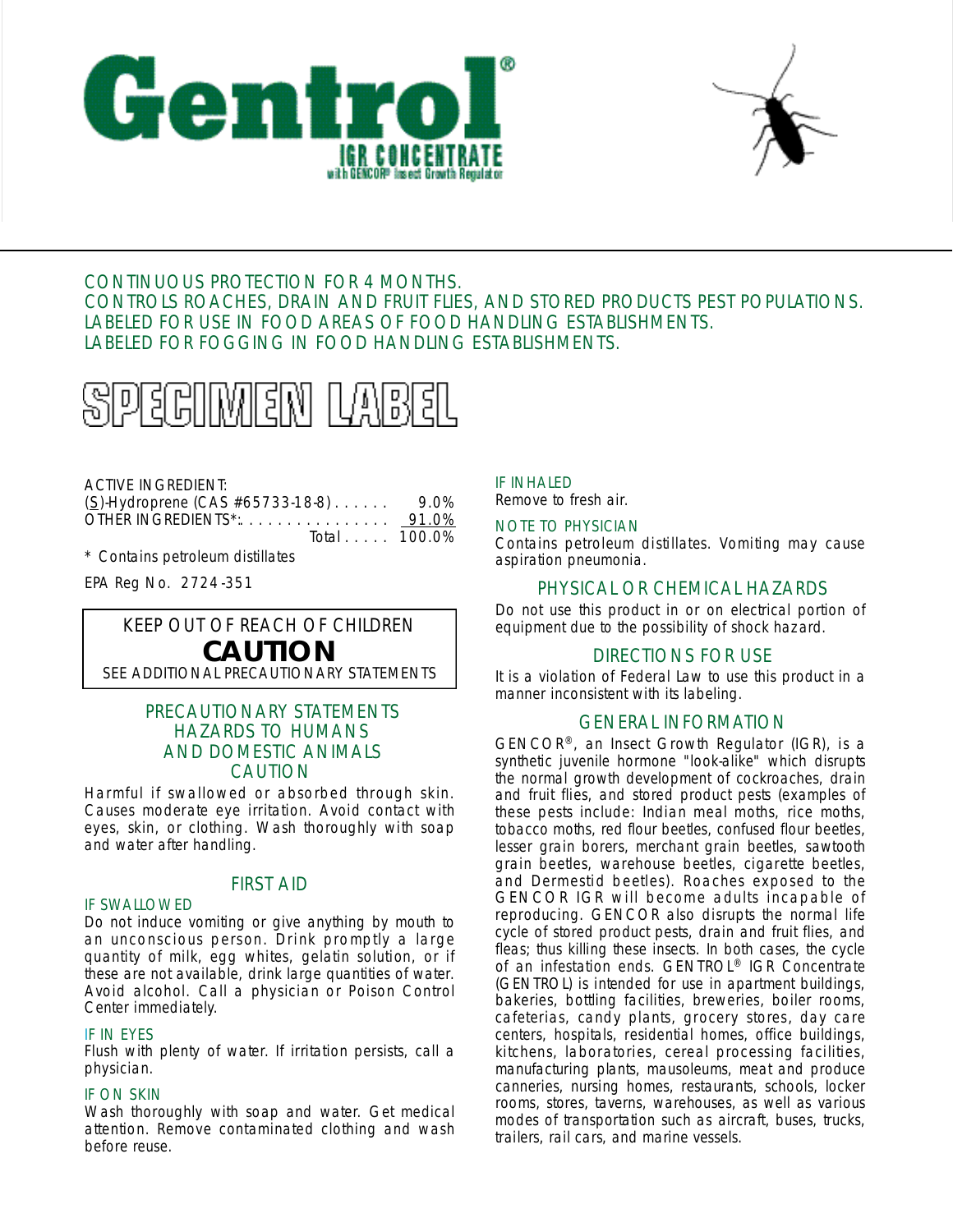GENTROL is intended for use as a general surface spray, fogging, spot, and crack and crevice applications.

Prior to using in commercial or residential (household) food areas, please refer to the FOOD HANDLING ESTABLISHMENT APPLICATIONS section of the label. The preparations prior to treatment and the clean up after application described therein are also to be followed for residential (household) use.

# INSTRUCTIONS FOR USE

GENTROL is intended to be mixed with water and applied with spray or hand application equipment, such as hand-pressurized or power-operated sprayers capable of delivering general surface, fogging (space spray/mist), spot, crack and crevice spray applications, or with a paint brush, roller, or similar device.

#### DILUTION PREPARATION

### FOR SURFACE SPRAY/PAINT BRUSH, SPOT, AND CRACK AND CREVICE PREPARATIONS

Use 1 ounce of GENTROL to one gallon of water. Partially fill the mixing container with water, add the GENTROL, shake or stir, and fill to final volume. Use diluted solution within 48 hours of mixing. Shake or stir before each use.

#### FOR FOGGING PREPARATION

Follow equipment manufacturer's instructions.

#### TANK MIXING

The user, at his discretion, can tank mix GENTROL with an adulticide currently registered for use, unless the product label prohibits such use. The resulting tank mixture must be used in accordance with the more restrictive label limitations and precautions.

#### GENERAL SURFACE APPLICATION

Apply the GENTROL dilution at a rate of one gallon per 1500 sq ft of surface area. Use spray/application equipment capable of delivering a variable spray or coating to uniformly apply the solution. Applications can be made to areas such as walls, floors, ceilings, attics, basements, or crawlspaces.

NOTE: Prior to treating around air ducts, shut off ventilation system. Allow treatment to dry prior to turning on ventilation system.

### FOGGING (SPACE SPRAY/MIST) APPLICATION

Apply GENTROL as a fog or an ultra-low volume (ULV) mist with equipment such as ULV, mechanical misting sprayers, aerosol generators, or thermal foggers to achieve uniform coverage. Follow manufacturer's solution preparation instructions. Apply at a rate of one ounce (one gallon dilution) per 12,000 cu ft. Fogging applications are recommended for larger facilities including warehouses (Refer to WAREHOUSES section below). Close room or warehouse and shut off all ventilation systems. Apply the product in the air and direct mist toward all areas that may harbor target pests. After treatment, leave the room closed for 30 minutes or longer as recommended by the equipment manufacturer or the labels of other products applied in tank mixing. Do not remain in treated area; ventilate before reentry.

#### SPOT AND CRACK AND CREVICE APPLICATIONS

Apply GENTROL diluted spray solution using either a pressurized spray system capable of delivering a pinpoint or variable spray pattern or a device capable of coating evenly. Crack and crevice applications may be made directly to areas such as crevices, baseboards, floors, ceilings, or walls. Spot treatments may be made to areas such as storage areas, closets, around water pipes, doors, windows, and behind and under appliances/equipment.

### WAREHOUSES (NON-FOOD)

GENTROL may be applied as a general surface, fogging, spot, or crack and crevice treatment in nonfood storage warehouses. Apply to all areas that may harbor pests, including under and between pallets.

#### FOOD HANDLING ESTABLISHMENT APPLICATIONS

GENTROL may be applied as a general surface, fogging, spot, or crack and crevice treatment in both food and non-food areas of food handling establishments. These establishments are defined as places other than private residences where exposed food is held, prepared, processed, or served. It also includes areas where food items are received, prepared, packaged, and stored, as well as enclosed food processing systems (mills, dairies, etc). For control of drain flies, fruit flies: Apply GENTROL to areas of fly breeding. For drains, apply product into and around the downspout and catch basin area. Coat these areas thoroughly as fly larva develop in the scum buildup on the sides of drain pipes. Repeat applications at 2 to 4 week intervals depending upon the severity of infestation.

### SURFACE SPRAY APPLICATION (DO NOT APPLY DIRECTLY TO FOOD PRODUCTS). GENERAL AREA TREATMENTS

Prior to application, remove or cover all food items. Also, cover all food contact surfaces (i.e., equipment, benches, shelves - areas where exposed food may be handled, held, prepared, processed, or served). If left uncovered, these areas must be thoroughly cleaned by a method capable of removing chemical residues after treatment.

#### PARTIAL AREA TREATMENTS

GENTROL can be applied to partial areas of food handling establishments in cases of small or localized infestations. For partial area treatments, a perimeter of at least 6 feet must be established (6 feet in all directions from the treated area), where all food handling surfaces are either covered at the time of treatment, or thoroughly cleaned by a method effective in removing chemical residues after treatment.

#### SPOT AND CRACK AND CREVICE APPLICATIONS

Prior to application, remove or cover all food items in area to be treated. Do not apply directly to food or food handling surfaces.

#### PANTRY/CABINETS, SMALL FOOD STORAGE AREAS

Apply as a surface spray, crack and crevice spray, or spot treatment to pantry and cupboard shelves or other areas where food is stored. Prior to spraying, remove all food containers and foodstuffs. Do not replace food containers or foodstuffs until spray has dried. Do not store food in open containers in treated pantries. Destroy any infested food packages to ensure proper control.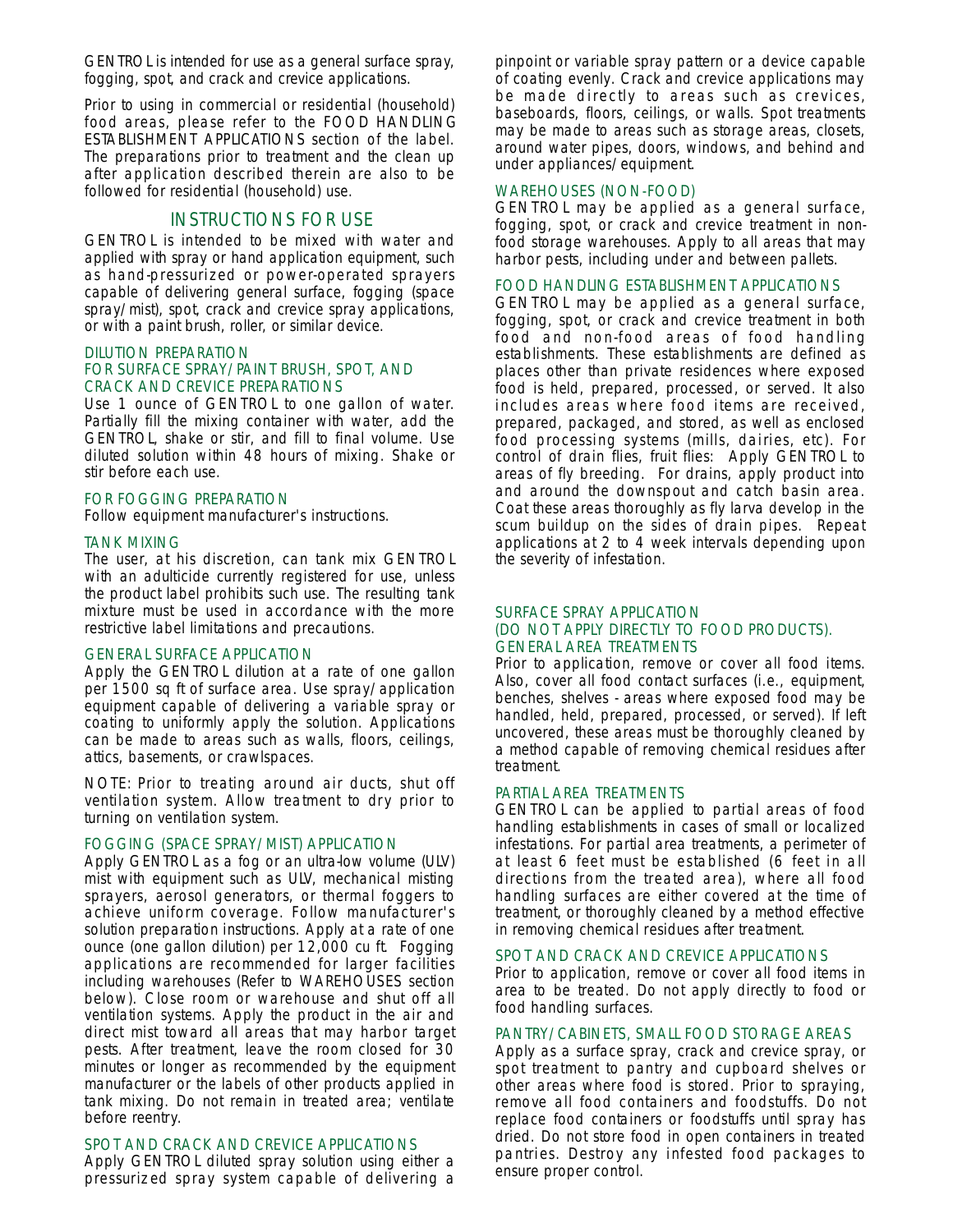### FOGGING (SPACE SPRAY/MIST) APPLICATION

Prior to application, remove or cover all food items. Also, cover all food contact surfaces (i.e., equipment, benches, shelves - areas where exposed food may be handled, held, prepared, processed, or served). If left uncovered, these areas must be thoroughly cleaned by a method capable of removing chemical residues after treatment.

### WAREHOUSES (FOOD)

GENTROL may be applied as a general surface, fogging, spot, or crack and crevice treatment in warehouses where packaged food items are stored in such a way that direct contact with the foodstuff is not anticipated.

# STORAGE AND DISPOSAL

Do not contaminate water, food, or feed by storage or disposal.

### STORAGE

Store in a cool area away from children.

# PESTICIDE DISPOSAL

Wastes resulting from the use of this product may be disposed of on site or at an approved waste disposal facility.

### CONTAINER DISPOSAL

Do not reuse empty container. Securely wrap original container in several layers of newspaper and discard in trash.

For Information or in case of an emergency, call 1-800-248-7763 or visit our Web Site: www.zoeconsolutions.com

Always read the label before using the product.